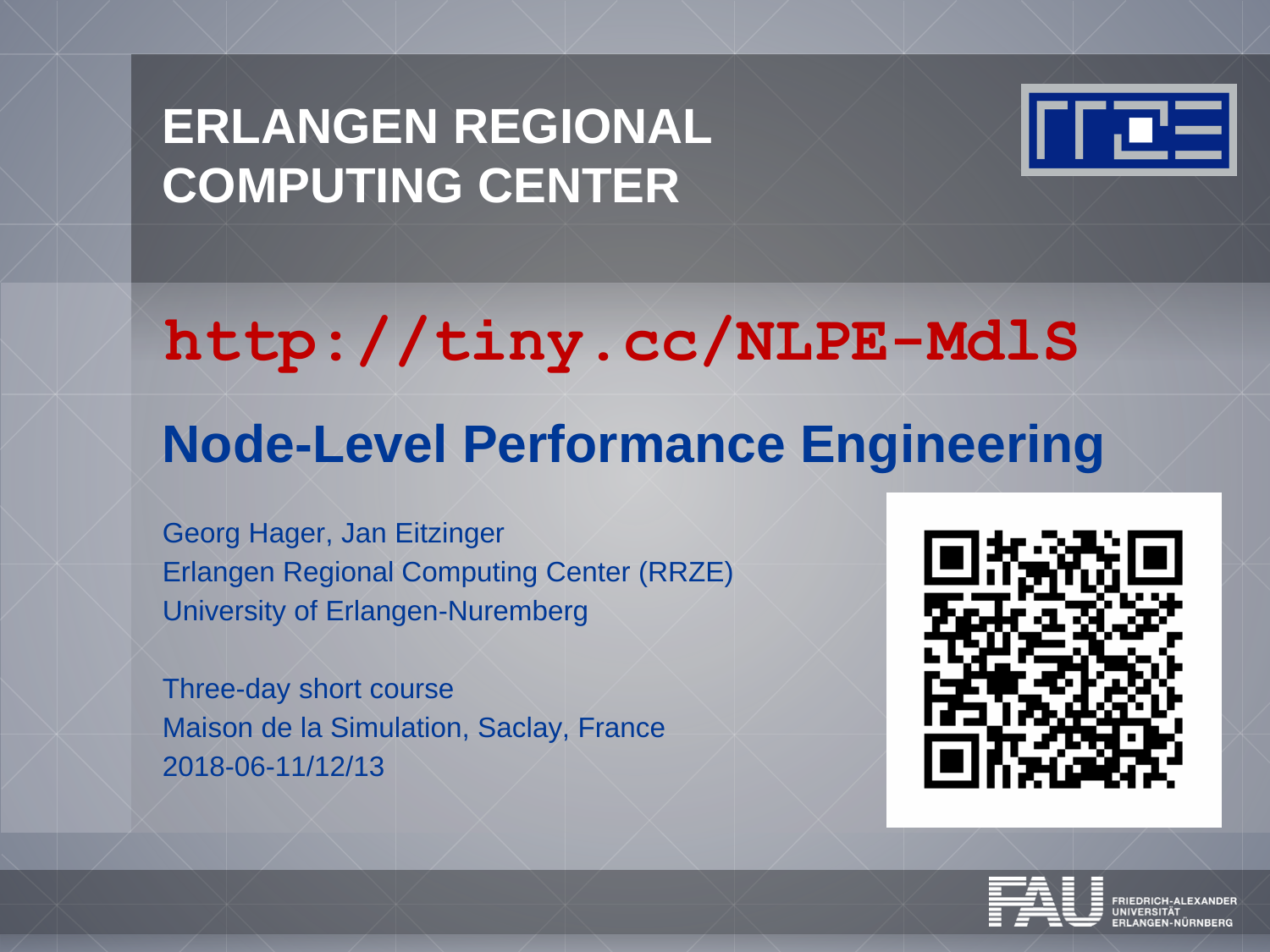### **Course Schedule**

## **http://tiny.cc/NLPE-MdlS**



| Day 1                                                      |           |
|------------------------------------------------------------|-----------|
| Welcome & intro                                            | <b>GH</b> |
| Computer architecture                                      | <b>GH</b> |
| Tools: topology, affinity, clock speed                     | <b>GH</b> |
| Microbenchmarking for architectural exploration (and more) | <b>GH</b> |
| The Roofline performance model: basics                     | <b>GH</b> |
| Optimal use of parallel resources: ccNUMA                  | <b>GH</b> |
| Day 2                                                      |           |
| Tools: hardware performance counters                       | <b>JE</b> |
| Optimal use of parallel resources: SIMD                    | <b>JE</b> |
| Performance Engineering with patterns                      | <b>JE</b> |
| Roofline case study: Jacobi smoother                       | <b>GH</b> |
| Roofline case study: sparse matrix-vector multiplication   | <b>GH</b> |
| <b>Hands-On exercises</b>                                  |           |
| Day 3                                                      |           |
| Hands-On code work                                         |           |



mæ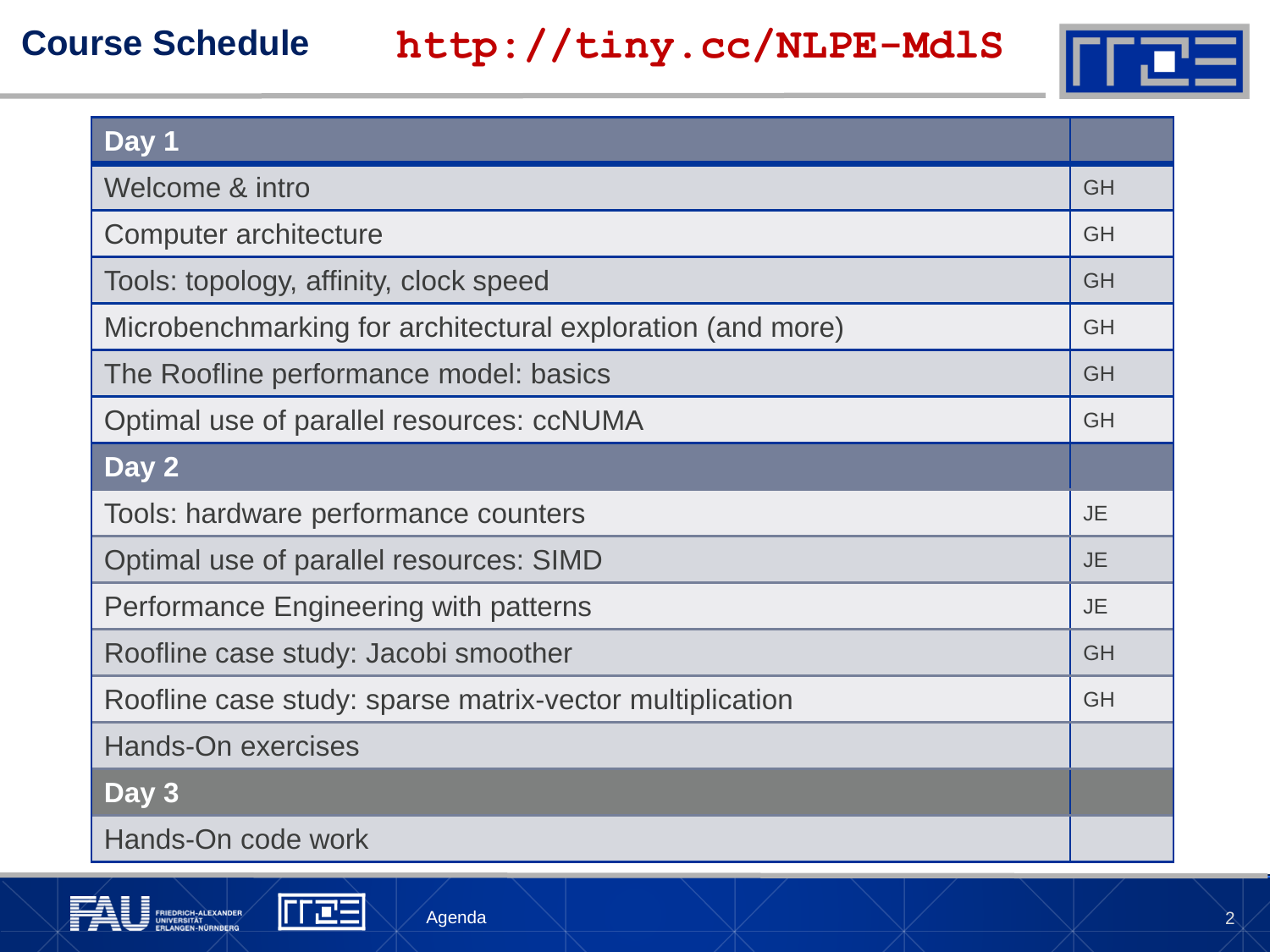# **Cycle gymnastics**

## **http://tiny.cc/NLPE-MdlS**

- 1 cycle = smallest unit of time on a CPU ("heartbeat")
	- Clock speed of typical CPU: 3.0 Gcy/s (or GHz)
- Basic unit of work: Floating-point operation (Flop)
	- Typical peak performance of 8-core CPU:  $P_{peak}$  = 192 Gflop/s
	- How many Flops per cycle per core is that?  $\frac{1}{8}$

$$
\frac{192 \cdot 10^9 \frac{Flops}{s}}{8 \text{ cores} \cdot 3.0 \cdot 10^9 \frac{cy}{s}} = 8 \frac{Flops}{cy \cdot core}
$$

- Typical duration of a double precision multiply: 5 cycles
	- › How much time is that? <sup>5</sup>  $3.0•10<sup>9</sup>$ S  $= 1.67 \cdot 10^{-9} s = 1.67$  ns
- Basic unit of traffic: Byte
- Unit of bandwidth: Bytes/s
	- Typical memory bandwidth: 48 Gbytes/s = 4.8∙10<sup>10</sup> Bytes/s
	- How many bytes per cycle is that?

$$
\frac{48 \cdot 10^9 \frac{Bytes}{s}}{3.0 \cdot 10^9 \frac{cy}{s}} = 16 \frac{Bytes}{cy}
$$

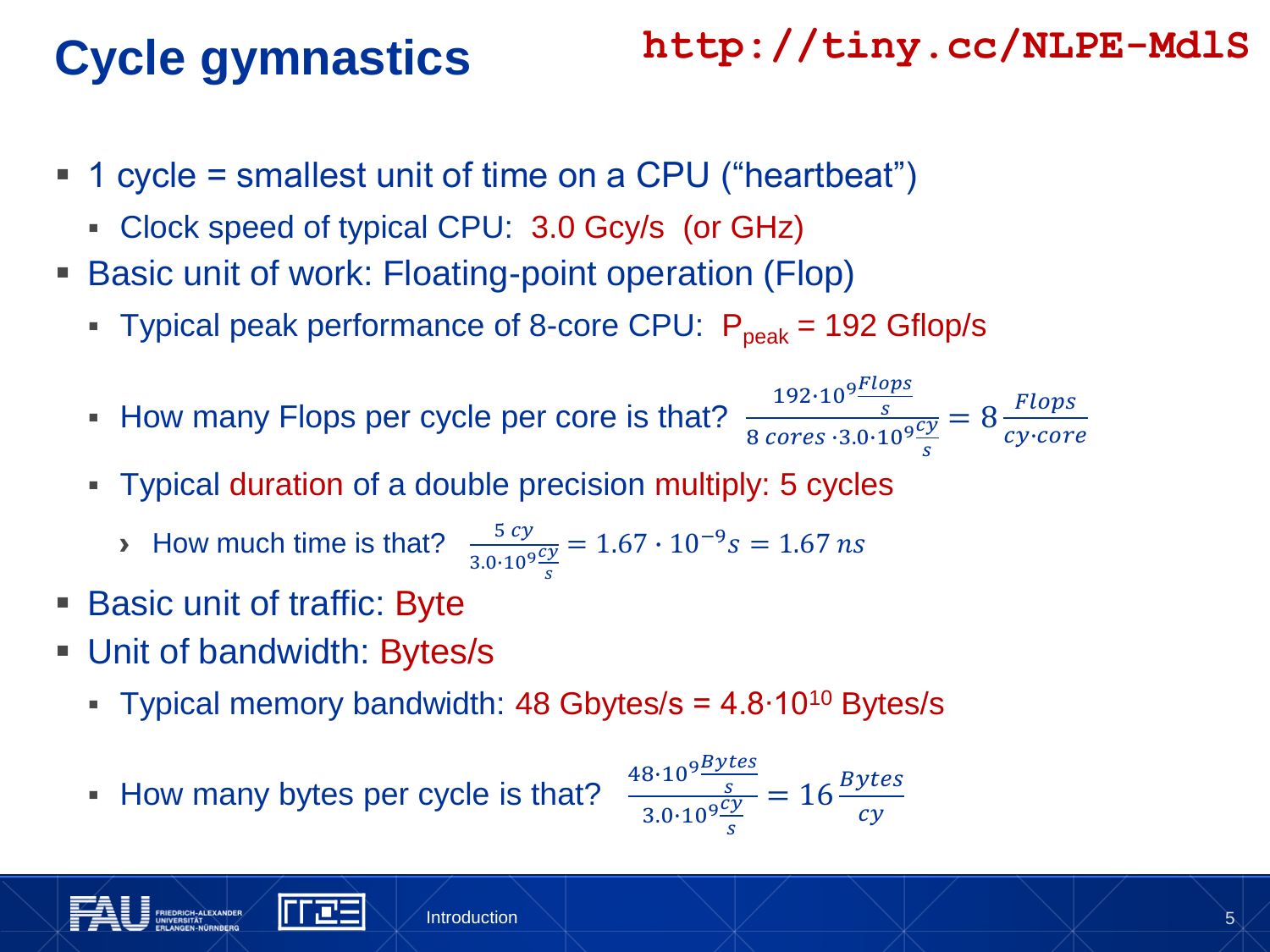# **PRELUDE: SCALABILITY 4 THE WIN!**



How to ask the right questions



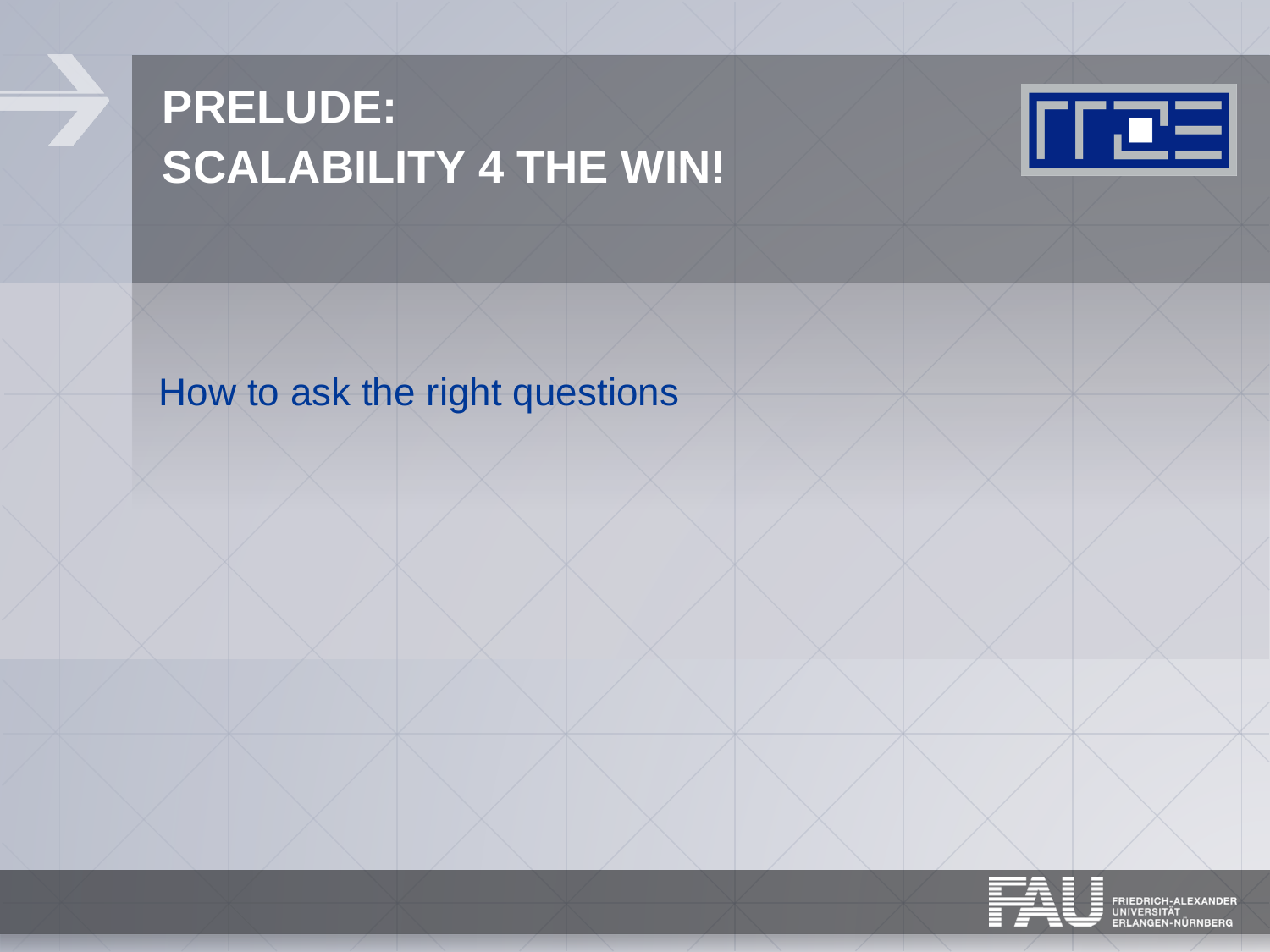

From a student seminar on "Efficient programming of modern multi- and manycore processors"

- **Student:** I have implemented this algorithm on the GPGPU, and it solves a system with 26546 unknowns in 0.12 seconds, so it is really fast.
- **Me**: What makes you think that 0.12 seconds is fast?
- **Student:** It is fast because my baseline C++ code on the CPU is about 20 times slower.

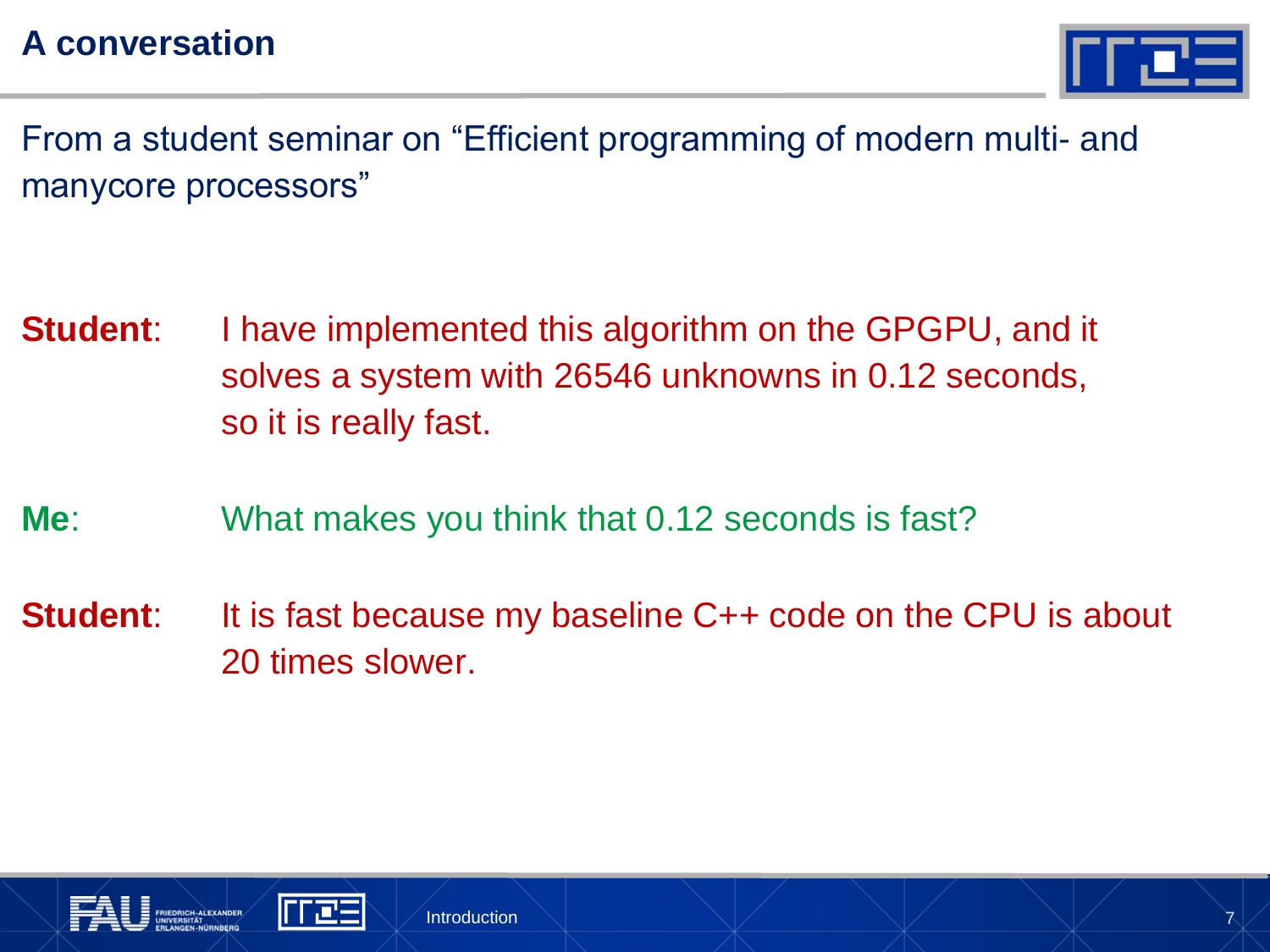

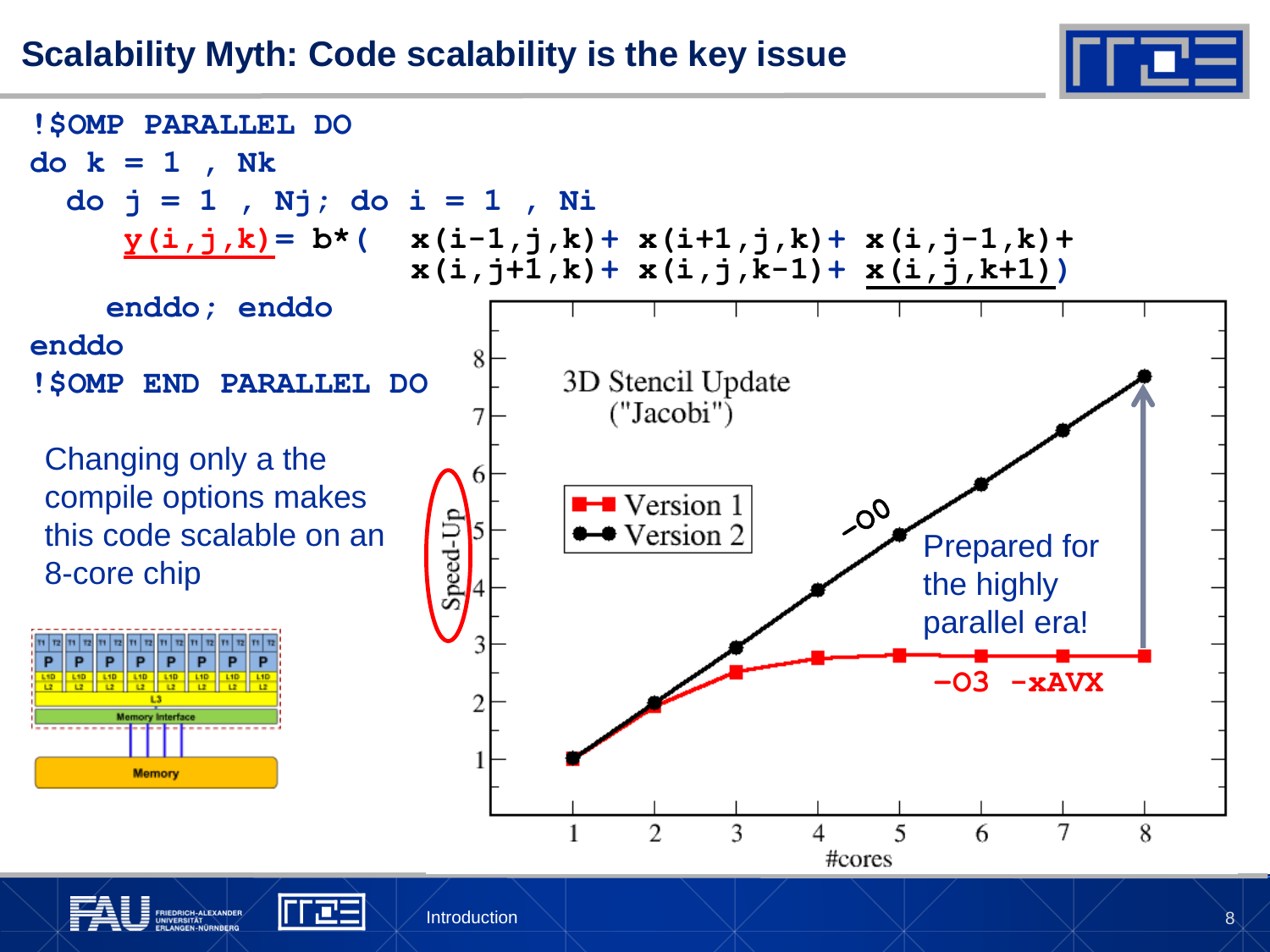### **Scalability Myth: Code scalability is the key issue**



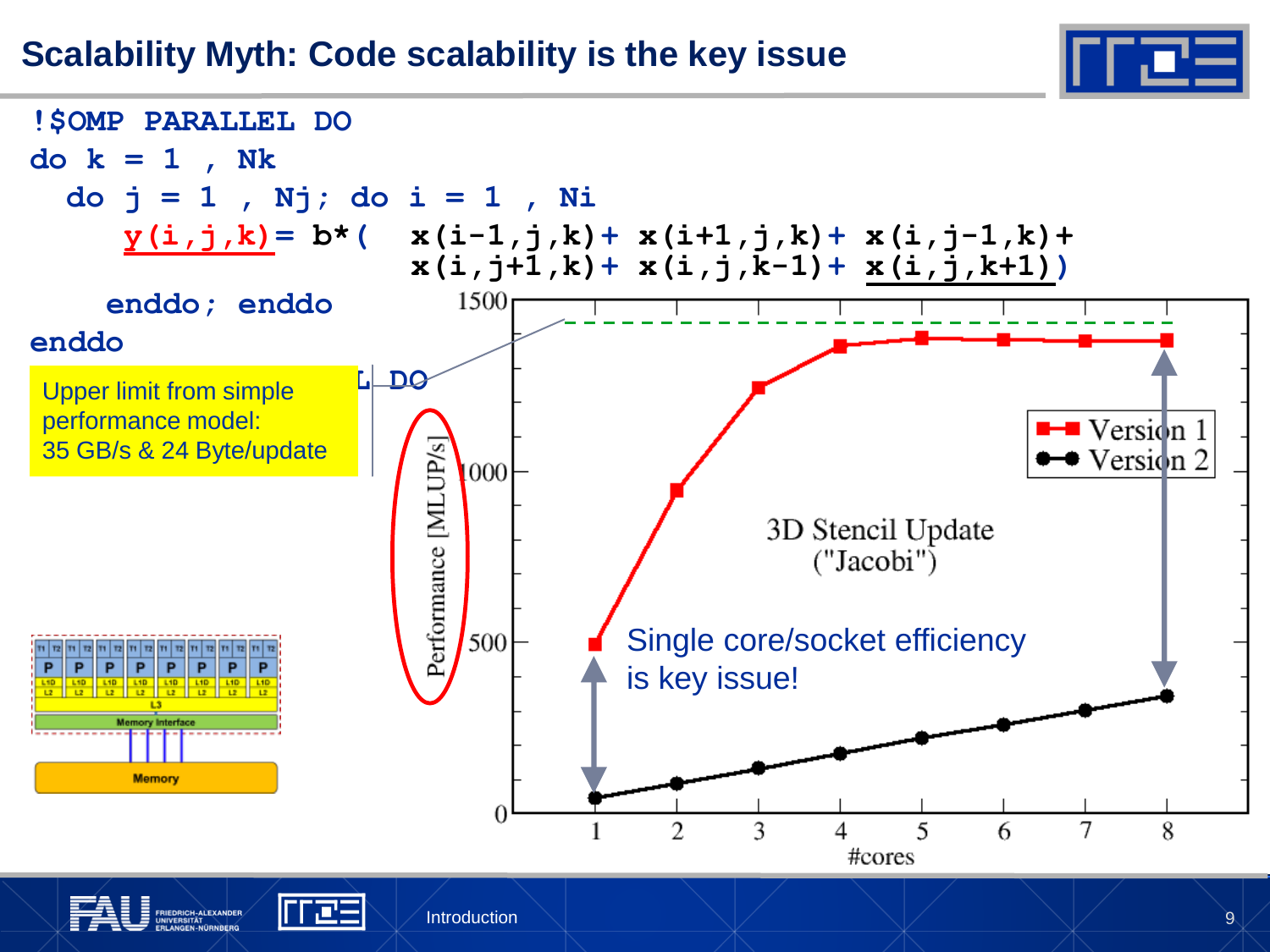## **How model-building works: Physics**

TTE



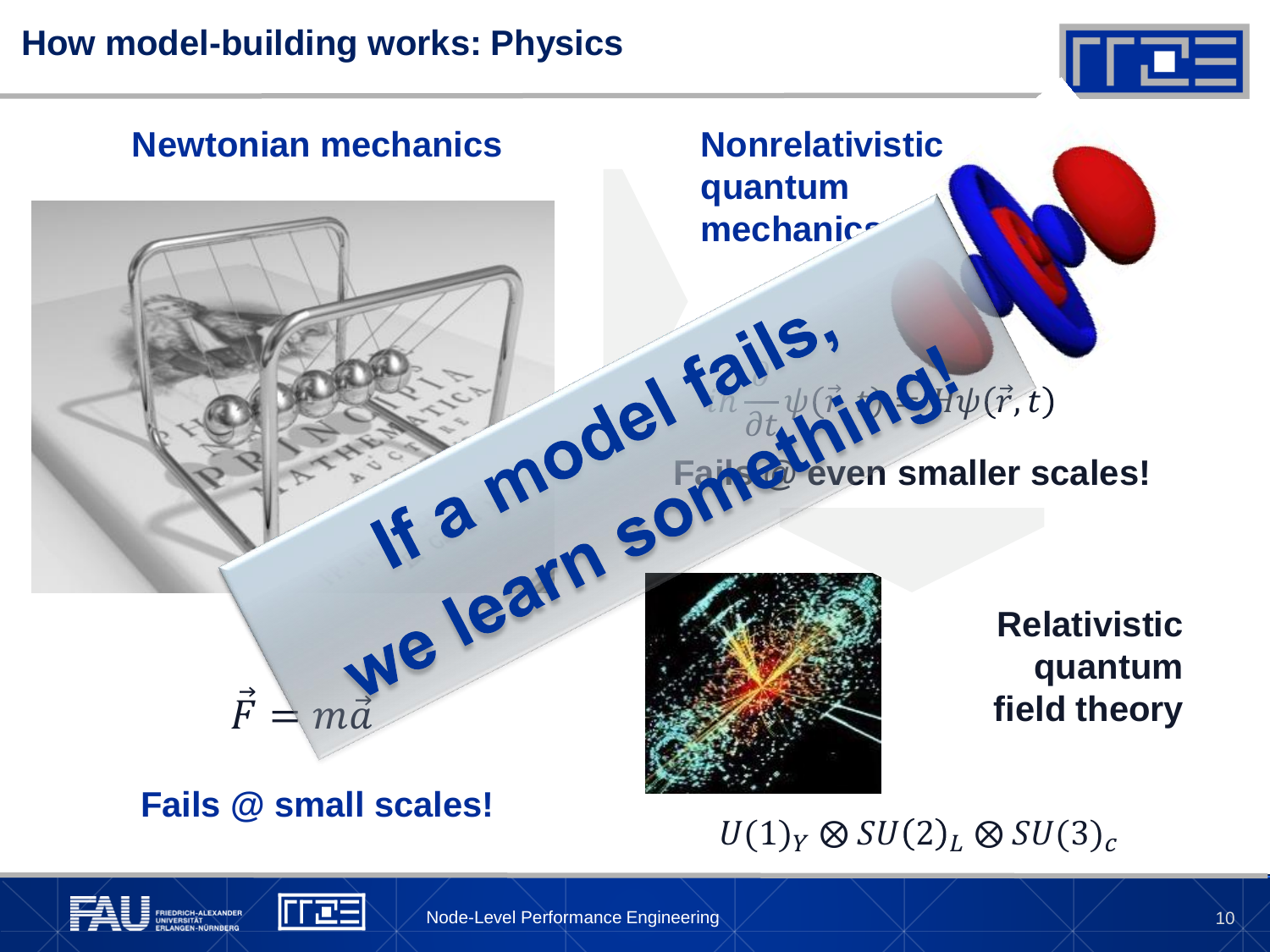#### **Performance Engineering – no black boxes!**